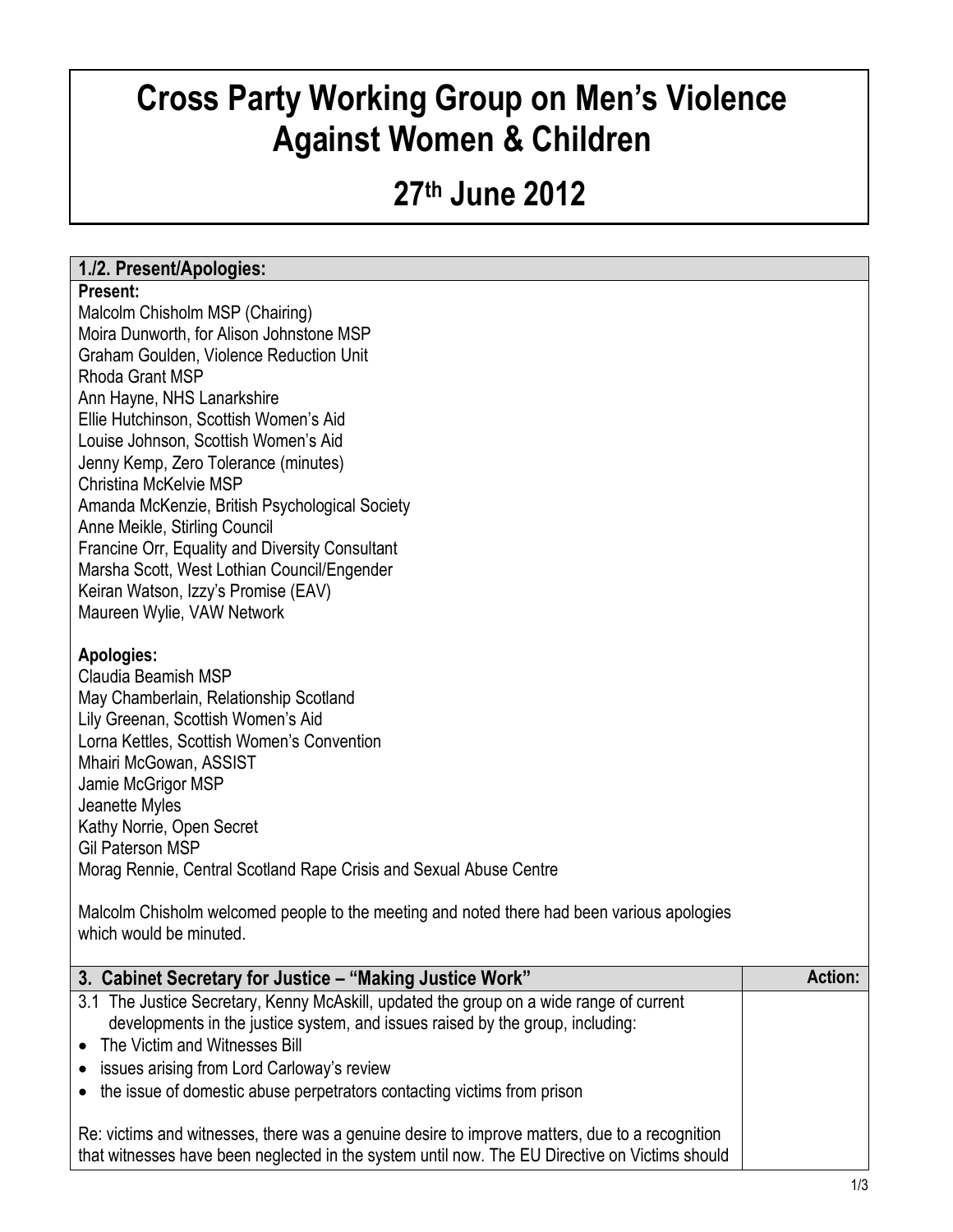| lead to a levelling up across Europe. The government remains open to changes - the<br>consultation is open. KM is especially interested in the issue of victim impact statements being<br>delivered in different ways using new technologies.                                                                                                                                                                                                                              |                                                                                |
|----------------------------------------------------------------------------------------------------------------------------------------------------------------------------------------------------------------------------------------------------------------------------------------------------------------------------------------------------------------------------------------------------------------------------------------------------------------------------|--------------------------------------------------------------------------------|
| Re: Carloway, the government will respond to his recommendations very shortly, KM is minded<br>that it may take a while to get this right, as it did with police and fire reform. He is not prejudging<br>any changes to jury numbers, majority required for verdicts etc, and is still considering what<br>assurances might be needed if corroboration is abolished that justice is being delivered.                                                                      |                                                                                |
| Re: contact from prison, KM is happy to look into how this issue can be addressed. The<br>government was disappointed to lose the case at the ECHR re: phone-calls from prison requiring<br>prior notification, now working with Parole Board to resolve this. There is also an issue relating to<br>the immediacy of release from prison and lack of a phased release with planning, victim<br>notification etc; a designated preparatory period may be needed.           |                                                                                |
| In the discussion that followed other issues mentioned included:<br>• the value of automatic special measures for victims of domestic abuse or sexual<br>violence                                                                                                                                                                                                                                                                                                          |                                                                                |
| • the patchwork of services supporting new domestic abuse courts (e.g. in West Lothian)<br>and the need for review of this to achieve greater consistency                                                                                                                                                                                                                                                                                                                  |                                                                                |
| the need for more information from UK government colleagues on reserved matters<br>$\bullet$<br>e.g. ratification of the CoE convention on VAW and DV, anonymous voter registration<br>for women who have left abusive partners etc                                                                                                                                                                                                                                        |                                                                                |
| the need for specialist services for victims of domestic abuse and sexual violence<br>$\bullet$<br>• the need for the VAW sector to engage with judicial studies and with Lord Gill's review<br>of civil courts                                                                                                                                                                                                                                                            |                                                                                |
| the need for local cooperation between police and VAW/CPP partnerships to continue<br>$\bullet$<br>under the single police force, using existing local protocols<br>the current 22 week delay between custody and trial at the Glasgow DA court (the<br>$\bullet$                                                                                                                                                                                                          |                                                                                |
| target being 8-10 weeks)<br>the forthcoming Bill on criminalising the purchase of sex being brought forward by                                                                                                                                                                                                                                                                                                                                                             |                                                                                |
| Rhoda Grant MSP<br>the value of financial and practical support for victims and witnesses<br>$\bullet$                                                                                                                                                                                                                                                                                                                                                                     |                                                                                |
| the need for progress on anonymous voter registration                                                                                                                                                                                                                                                                                                                                                                                                                      |                                                                                |
| the debate around gender quotas for police/fire boards as per the amendment<br>$\bullet$<br>proposed by Jenny Marra MSP in the debate on the reform bill.                                                                                                                                                                                                                                                                                                                  | CPG to seek an<br>update from the<br><b>Justice Secretary</b>                  |
| The Cabinet Secretary was happy to look into these matters and noted that the 'Making Justice<br>Work' programme should help with improving justice services across the board, it was not a one-<br>off piece of work but ongoing for a decade already and would continue. He agreed to investigate<br>delays at the Glasgow DA court as these were not acceptable. Re: the Rhoda Grant Bill KM had<br>asked his officials for briefing on the benefits, consequences etc. | by the next meeting                                                            |
| It was agreed that to progress the issue of obtaining information from UK Government officials,<br>the CPG could write to ask Christina McKelvie, as chair of the European External Relations<br>Committee to ask for more engagement.                                                                                                                                                                                                                                     | <b>CPG</b> to write to<br>CMcK to ask her to<br>raise issues at<br><b>EEEC</b> |
| 3. Minutes of last meeting (25 April 2012) and matters arising                                                                                                                                                                                                                                                                                                                                                                                                             | <b>Action:</b>                                                                 |
| 3.1 Re: minute 4.1, Malcolm noted that he had met with 'For Our Daughters' in May and their                                                                                                                                                                                                                                                                                                                                                                                |                                                                                |
| primary aim appeared to be making gender a new basis for hate crime prosecution. He had<br>not had further discussions with them since then.                                                                                                                                                                                                                                                                                                                               |                                                                                |